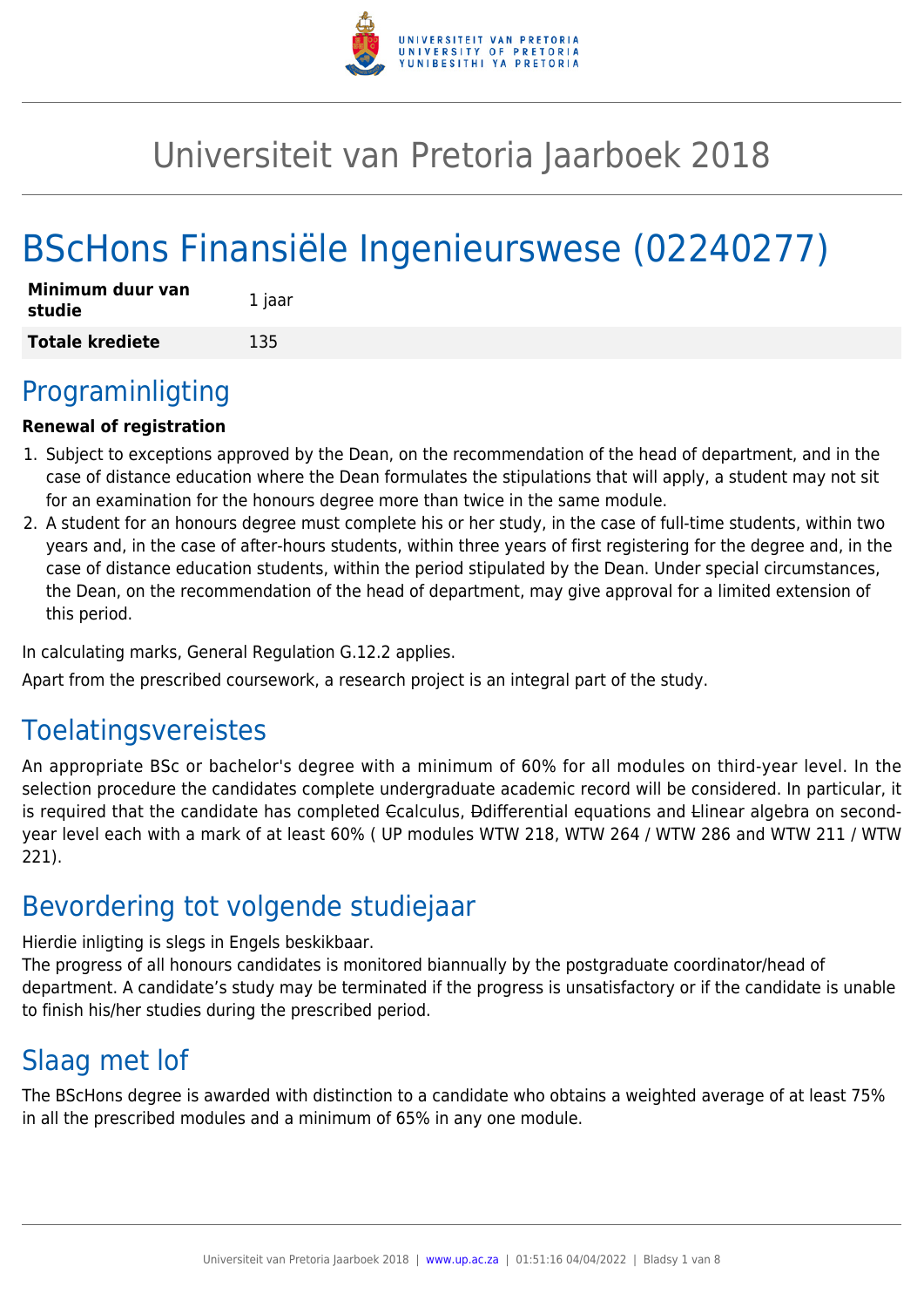

# Kurrikulum: Finale jaar

### **Minimum krediete: 135**

Hierdie inligting is slegs in Engels beskikbaar. Core credits: 91 Elective credits: 44

#### **The Postgraduate Coordinator has to approve the final programme composition for this programme.**

- 1. Students who have included Statistics, Mathematical Statistics or Industrial Engineering in their undergraduate degree programme, will not be allowed to take BAN 780. Additional modules from the list of electives should be included in the programme composition.
- 2. Lectures for BAN 780 and ISE 780 are scheduled in "blocks" consult the relevant departments at the Faculty of Engineering, Built Environment and Information Technology.
- 3. WTW 732 and WTW 762 will be presented weekly as well as some extra "block" lectures.
- 4. TRA 720 not allowed for students who have already passed the UP module WST 321 (or equivalent) at undergraduate level.

# **Kernmodules**

#### **Bedryfsanalise 780 (BAN 780)**

| <b>Modulekrediete</b> | 16.00                                      |
|-----------------------|--------------------------------------------|
| <b>Diensmodules</b>   | Fakulteit Natuur- en Landbouwetenskappe    |
| <b>Voorvereistes</b>  | Nie vir Bedryfsingenieurswese studente nie |
| Kontaktyd             | 24 kontakure per semester                  |
| <b>Onderrigtaal</b>   | Module word in Engels aangebied            |
| <b>Departement</b>    | Bedryfs- en Sisteemingenieurswese          |
| Aanbiedingstydperk    | Semester 1 of Semester 2                   |

#### **Module-inhoud**

- \* Hierdie inligting is slegs in Engels beskikbaar.
- Monte Carlo Simulation
- Continuous Simulation
- System Dynamics
- Multi-objective Decision-making
- Operations Research
- Decision Analysis
- Discrete Simulation

### **Wiskundige modelle van finansiële ingenieurswese 732 (WTW 732)**

| <b>Modulekrediete</b> | 15.00               |
|-----------------------|---------------------|
| <b>Voorvereistes</b>  | Geen voorvereistes. |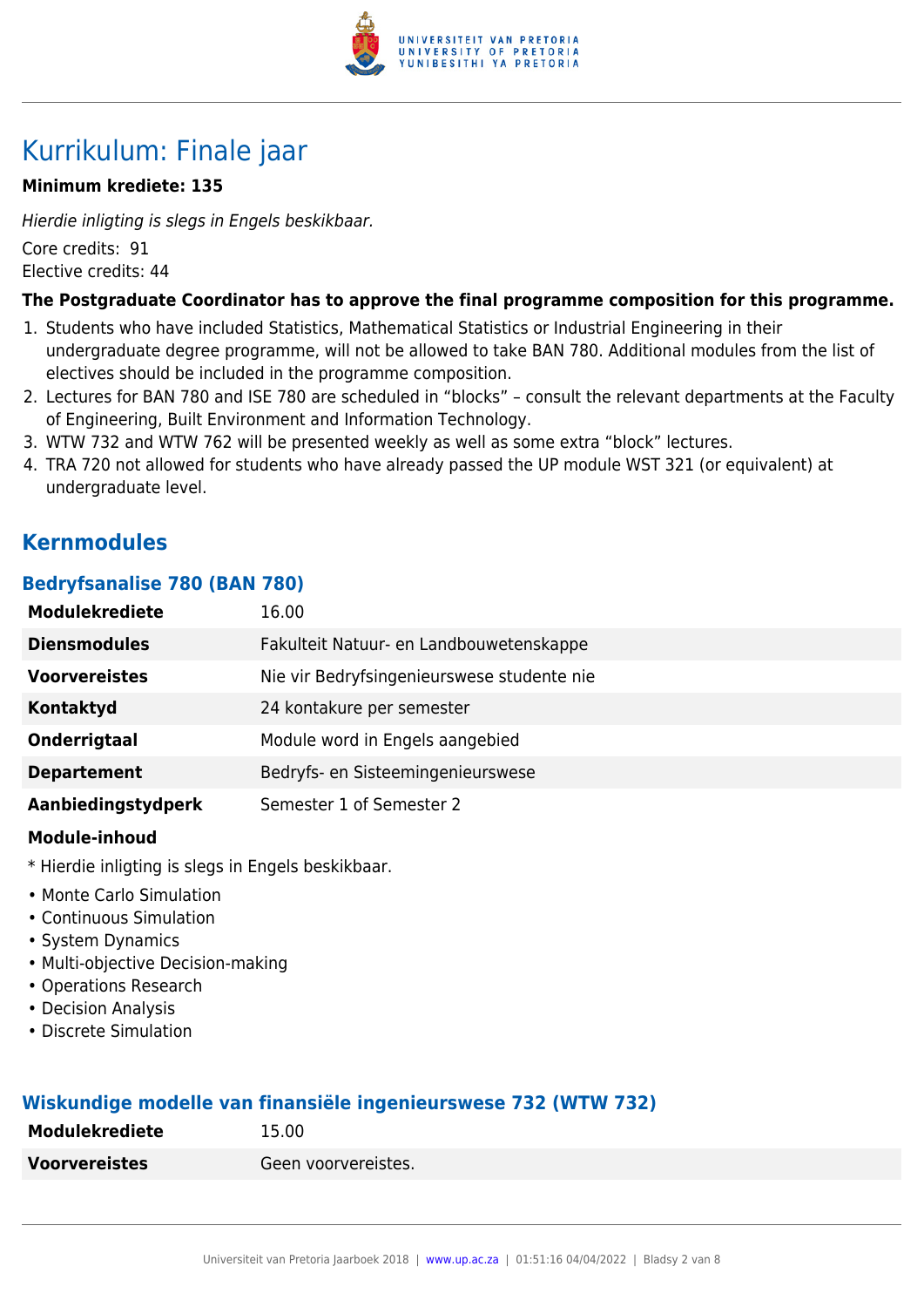

| Kontaktyd           | 2 lesings per week              |
|---------------------|---------------------------------|
| <b>Onderrigtaal</b> | Module word in Engels aangebied |
| <b>Departement</b>  | Wiskunde en Toegepaste Wiskunde |
| Aanbiedingstydperk  | Semester 1                      |

\*Hierdie inligting is slegs in Engels beskikbaar.

Introduction to markets and instruments. Futures and options trading strategies, exotic options, arbitrage relationships, binomial option pricing method, mean variance hedging, volatility and the Greeks, volatility smiles, Black-Scholes PDE and solutions, derivative disasters.

### **Wiskundige optimering 750 (WTW 750)**

| <b>Modulekrediete</b> | 15.00                                                                   |
|-----------------------|-------------------------------------------------------------------------|
| <b>Voorvereistes</b>  | Meervariant-Calculus op 2de-jaarsvlak; Lineêre Algebra op 2de-jaarsvlak |
| <b>Kontaktyd</b>      | 2 lesings per week                                                      |
| <b>Onderrigtaal</b>   | Module word in Engels aangebied                                         |
| <b>Departement</b>    | Wiskunde en Toegepaste Wiskunde                                         |
| Aanbiedingstydperk    | Semester 1                                                              |

#### **Module-inhoud**

\*Hierdie inligting is slegs in Engels beskikbaar.

Classical optimisation: Necessary and sufficient conditions for local minima. Equality constraints and Lagrange multipliers. Inequality constraints and the Kuhn-Tucker conditions. Application of saddle point theorems to the solutions of the dual problem. One-dimensional search techniques. Gradient methods for unconstrained optimisation. Quadratically terminating search algorithms. The conjugate gradient method. Fletcher-Reeves. Second order variable metric methods: DFP and BFCS. Boundary following and penalty function methods for constrained problems. Modern multiplier methods and sequential quadratic programming methods. Practical design optimisation project.

#### **Wiskundige modelle van finansiële ingenieurswese 762 (WTW 762)**

| <b>Modulekrediete</b> | 15.00                           |
|-----------------------|---------------------------------|
| <b>Voorvereistes</b>  | WTW 732 of WTW 364              |
| Kontaktyd             | 2 lesings per week              |
| Onderrigtaal          | Module word in Engels aangebied |
| <b>Departement</b>    | Wiskunde en Toegepaste Wiskunde |
| Aanbiedingstydperk    | Semester 2                      |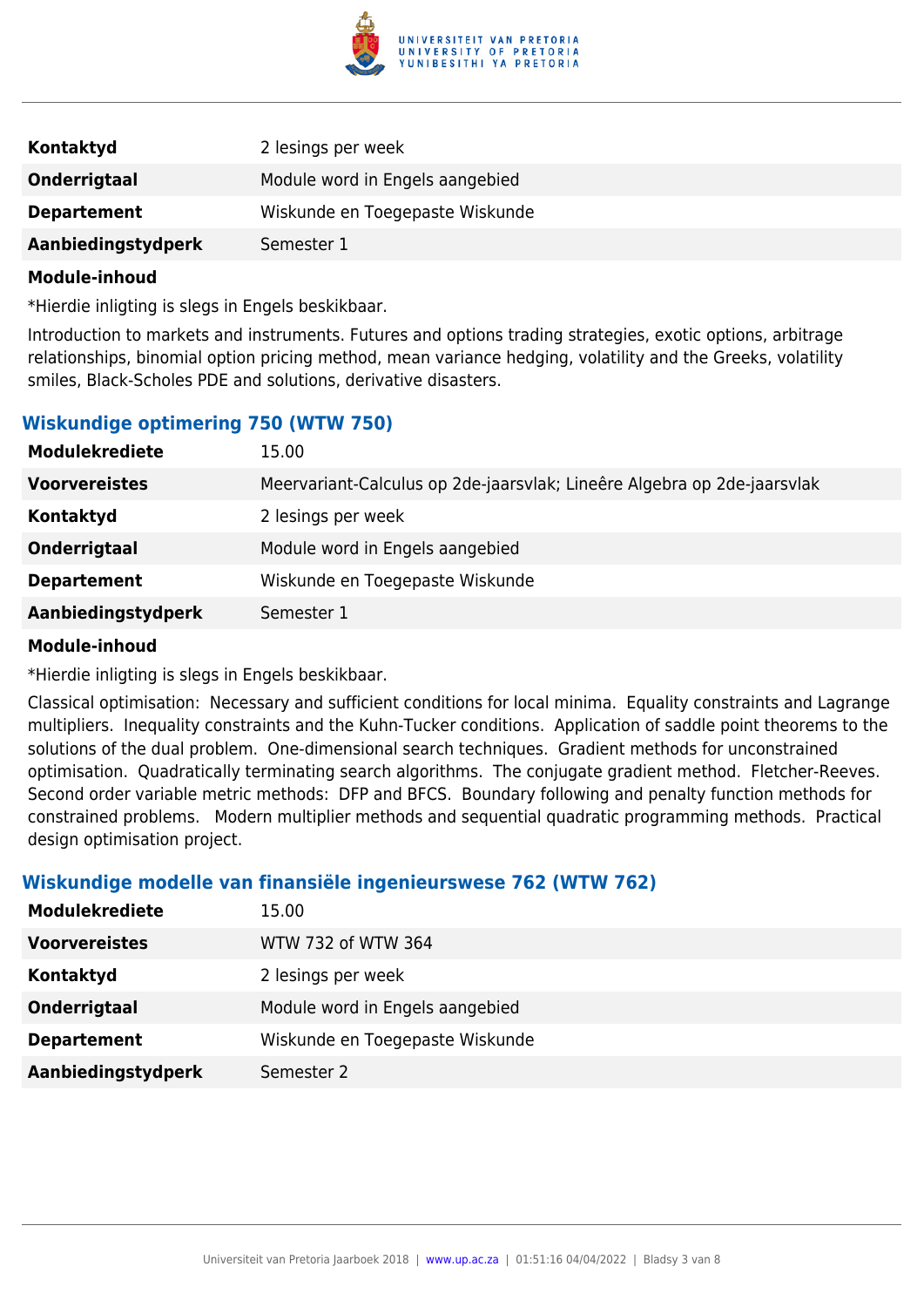

\*Hierdie inligting is slegs in Engels beskikbaar.

Exotic options, arbitrage relationships, Black-Scholes PDE and solutions, hedging and the Miller-Modigliani theory, static hedging, numerical methods, interest rate derivatives, BDT model, Vasicek and Hull-White models, complete markets, stochastic differential equations, equivalent Martingale measures.

### **Projek 792 (WTW 792)**

| 30.00                           |
|---------------------------------|
| Geen voorvereistes.             |
| Module word in Engels aangebied |
| Wiskunde en Toegepaste Wiskunde |
| Taar                            |
|                                 |
|                                 |

Raadpleeg Departement.

# **Keusemodules**

#### **Stelselsdenke en -ingenieurswese 780 (ISE 780)**

| <b>Modulekrediete</b> | 16.00                                   |
|-----------------------|-----------------------------------------|
| <b>Diensmodules</b>   | Fakulteit Natuur- en Landbouwetenskappe |
| <b>Voorvereistes</b>  | Geen voorvereistes.                     |
| <b>Kontaktyd</b>      | 20 kontakure per semester               |
| Onderrigtaal          | Module word in Engels aangebied         |
| <b>Departement</b>    | Ingenieurs- en Tegnologiebestuur        |
| Aanbiedingstydperk    | Semester 1 en Semester 2                |

#### **Module-inhoud**

\*Hierdie inligting is slegs in Engels beskikbaar.

A company's ability to remain competitive in modern times hinges increasingly on its ability to perform systems engineering. The technology and complexity of a company's products appears to steadily increase and with it, the risks that need to be managed. This module provides specialised knowledge to apply systems engineering by understanding the tools, processes and management fundamentals.

#### **Lineêre modelle 710 (LMO 710)**

| <b>Modulekrediete</b> | 15.00                                   |
|-----------------------|-----------------------------------------|
| <b>Diensmodules</b>   | Fakulteit Natuur- en Landbouwetenskappe |
| <b>Voorvereistes</b>  | WST 311, WST 312, WST 321 en WST 322    |
| Kontaktyd             | 1 lesing per week                       |
| Onderrigtaal          | Module word in Engels aangebied         |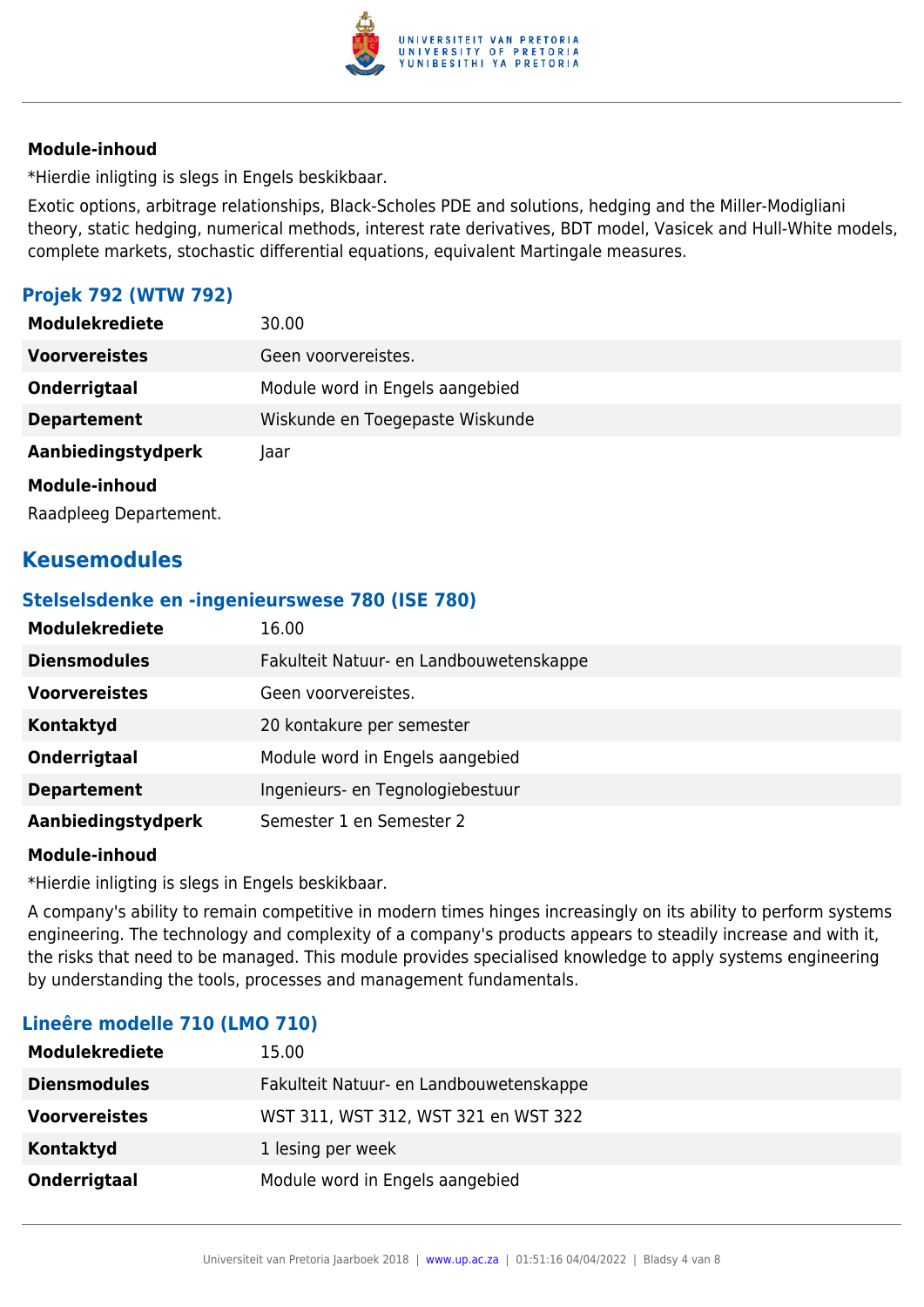

**Aanbiedingstydperk** Semester 1

#### **Module-inhoud**

\*Hierdie inligting is slegs in Engels beskikbaar.

Projection matrices and sums of squares of linear sets. Estimation and the Gauss-Markov theorem. Generalised t- and F- tests.

### **Lineêre modelle 720 (LMO 720)**

| <b>Modulekrediete</b> | 15.00                                   |
|-----------------------|-----------------------------------------|
| <b>Diensmodules</b>   | Fakulteit Natuur- en Landbouwetenskappe |
| <b>Voorvereistes</b>  | LMO 710                                 |
| Kontaktyd             | 1 lesing per week                       |
| Onderrigtaal          | Module word in Engels aangebied         |
| <b>Departement</b>    | <b>Statistiek</b>                       |
| Aanbiedingstydperk    | Semester 2                              |
| <b>Madula tukand</b>  |                                         |

#### **Module-inhoud**

\*Hierdie inligting is slegs in Engels beskikbaar.

The singular normal distribution. Distributions of quadratic forms. The general linear model. Multiple comparisons. Analysis of covariance. Generalised linear models. Analysis of categorical data.

#### **Meerveranderlike analise 710 (MVA 710)**

| <b>Modulekrediete</b> | 15.00                                |
|-----------------------|--------------------------------------|
| <b>Diensmodules</b>   | Fakulteit Gesondheidswetenskappe     |
| <b>Voorvereistes</b>  | WST 311, WST 312, WST 321 en WST 322 |
| <b>Kontaktyd</b>      | 1 lesing per week                    |
| Onderrigtaal          | Module word in Engels aangebied      |
| <b>Departement</b>    | <b>Statistiek</b>                    |
| Aanbiedingstydperk    | Semester 1                           |

#### **Module-inhoud**

\*Hierdie inligting is slegs in Engels beskikbaar.

Matrix algebra. Some multivariate measures. Visualising multivariate data. Multivariate distributions. Samples from multivariate normal populations. The Wishart distribution. Hotelling's  $T^2$  statistic. Inferences about mean vectors.

# **Meerveranderlike analise 720 (MVA 720)**

| <b>Modulekrediete</b> | 15.00 |
|-----------------------|-------|
|                       |       |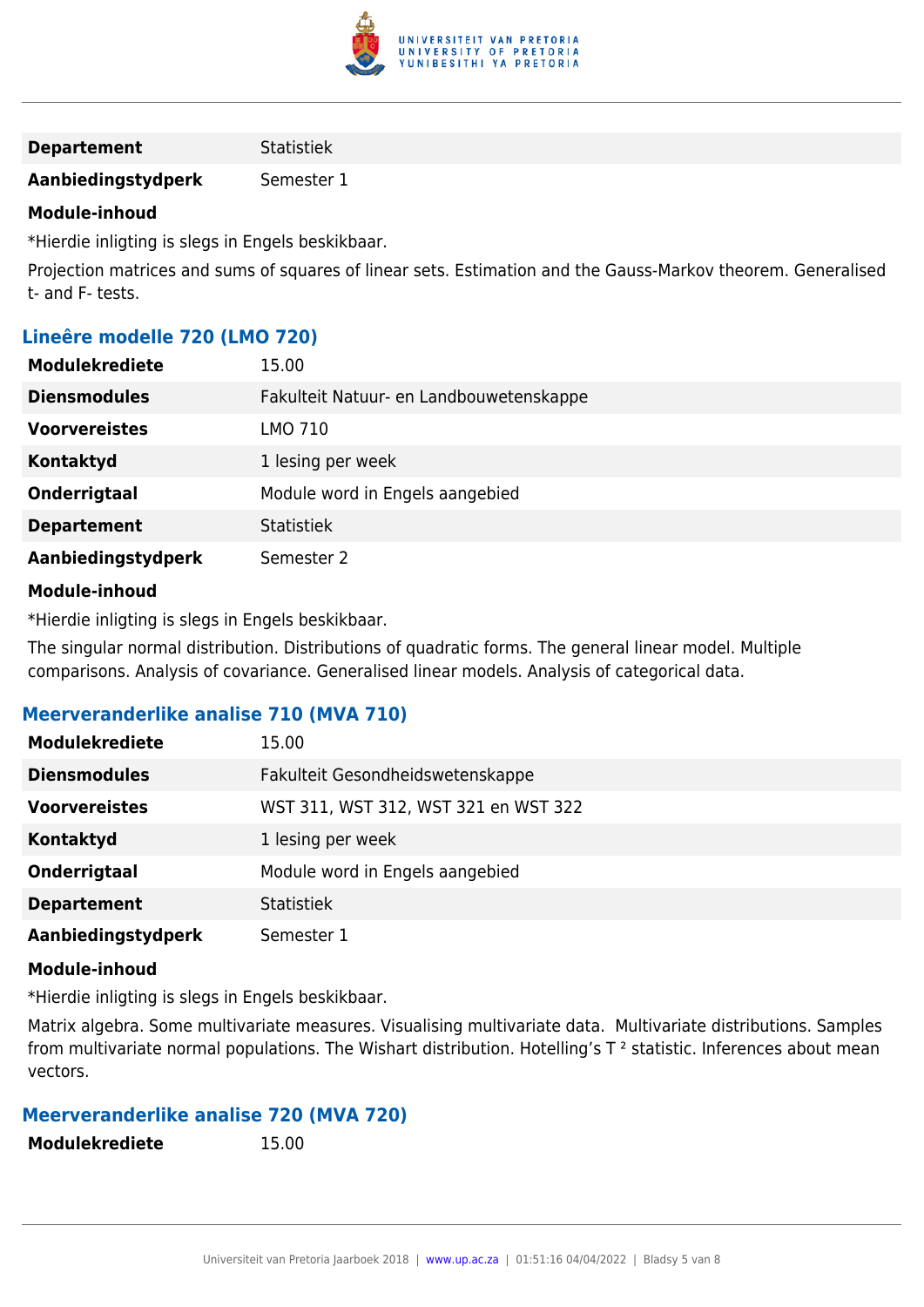

| <b>Diensmodules</b>  | Fakulteit Gesondheidswetenskappe<br>Fakulteit Natuur- en Landbouwetenskappe |
|----------------------|-----------------------------------------------------------------------------|
| <b>Voorvereistes</b> | MVA 710                                                                     |
| <b>Kontaktyd</b>     | 1 lesing per week                                                           |
| <b>Onderrigtaal</b>  | Module word in Engels aangebied                                             |
| <b>Departement</b>   | <b>Statistiek</b>                                                           |
| Aanbiedingstydperk   | Semester 2                                                                  |
| .                    |                                                                             |

\*Hierdie inligting is slegs in Engels beskikbaar.

The matrix normal distribution, correlation structures and inference of covariance matrices. Discriminant analysis. Principal component analysis. The biplot. Multidimensional scaling. Exploratory factor analysis. Confirmatory Factor analysis and structural equation models.

| <b>Tydreeksanalise 720 (TRA 720)</b> |  |
|--------------------------------------|--|
|                                      |  |

| <b>Modulekrediete</b> | 15.00                                   |
|-----------------------|-----------------------------------------|
| <b>Diensmodules</b>   | Fakulteit Natuur- en Landbouwetenskappe |
| <b>Voorvereistes</b>  | STK 310 en STK 320                      |
| Kontaktyd             | 1 lesing per week                       |
| Onderrigtaal          | Module word in Engels aangebied         |
| <b>Departement</b>    | <b>Statistiek</b>                       |
| Aanbiedingstydperk    | Semester 2                              |
|                       |                                         |

#### **Module-inhoud**

\*Verwys na die Engelse weergawe van die Course Catalogue.

#### **Moderne portefeuljeteorie 712 (WTW 712)**

| <b>Modulekrediete</b> | 15.00                               |
|-----------------------|-------------------------------------|
| <b>Voorvereistes</b>  | Registrasie word vir WTW 732 vereis |
| Kontaktyd             | 1 lesing per week                   |
| Onderrigtaal          | Module word in Engels aangebied     |
| <b>Departement</b>    | Wiskunde en Toegepaste Wiskunde     |
| Aanbiedingstydperk    | Jaar                                |

#### **Module-inhoud**

\*Hierdie inligting is slegs in Engels beskikbaar.

An introduction to Markowitz portfolio theory and the capital asset pricing model. Analysis of the deficiencies in these methods. \*Hierdie inligting is slegs in Engels beskikbaar.

Sensitivity based risk management. Standard methods for Value-at-Risk calculations. RiskMetrics, delta-normal methods, Monte Carlo simulations, back and stress testing.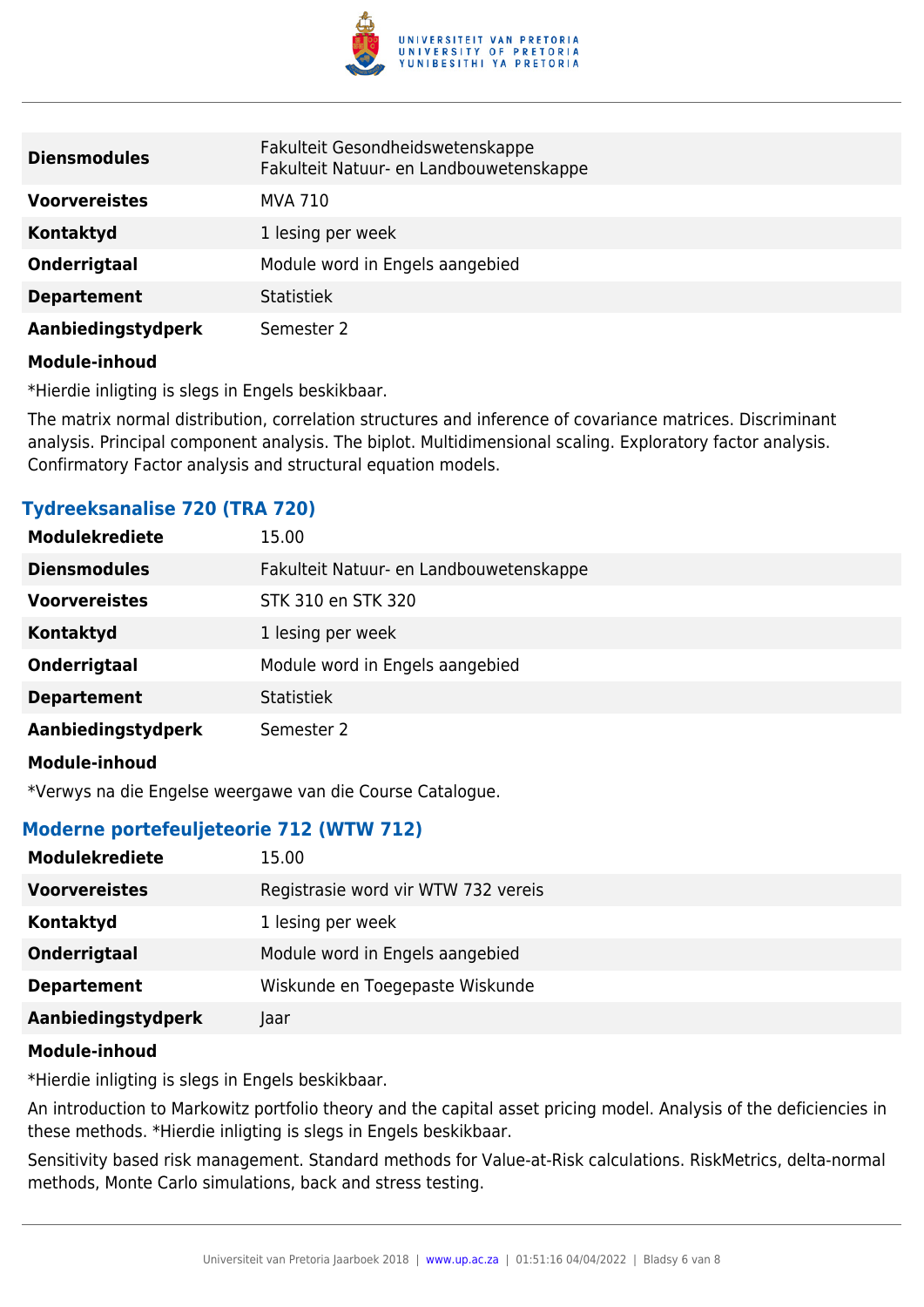

#### **Numeriese analise 733 (WTW 733)**

| <b>Voorvereistes</b><br>Geen voorvereistes.<br>Kontaktyd<br>2 lesings per week<br>Onderrigtaal<br>Module word in Engels aangebied<br>Wiskunde en Toegepaste Wiskunde<br><b>Departement</b><br>Aanbiedingstydperk<br>Semester 1 | <b>Modulekrediete</b> | 15.00 |
|--------------------------------------------------------------------------------------------------------------------------------------------------------------------------------------------------------------------------------|-----------------------|-------|
|                                                                                                                                                                                                                                |                       |       |
|                                                                                                                                                                                                                                |                       |       |
|                                                                                                                                                                                                                                |                       |       |
|                                                                                                                                                                                                                                |                       |       |
|                                                                                                                                                                                                                                |                       |       |

#### **Module-inhoud**

\*Hierdie inligting is slegs in Engels beskikbaar.

An analysis as well as an implementation (including computer programs) of methods are covered. Numerical linear algebra: Direct and iterative methods for linear systems and matrix eigenvalue problems: Iterative methods for nonlinear systems of equations. Finite difference method for partial differential equations: Linear elliptic, parabolic, hyperbolic and eigenvalue problems. Introduction to nonlinear problems. Numerical stability, error estimates and convergence are dealt with.

## **Main principles of analysis in application 735 (WTW 735)**

| <b>Modulekrediete</b> | 15.00                                                                                                                                                         |
|-----------------------|---------------------------------------------------------------------------------------------------------------------------------------------------------------|
| <b>Voorvereistes</b>  | Calculus at 2nd-year level (eg WTW 218) and one 3rd-year level module on<br>analysis or applications of analysis (eq WTW 310, WTW 382, WTW 383 or WTW<br>386) |
| Kontaktyd             | 2 lesings per week                                                                                                                                            |
| <b>Onderrigtaal</b>   | Module word in Engels aangebied                                                                                                                               |
| <b>Departement</b>    | Wiskunde en Toegepaste Wiskunde                                                                                                                               |
| Aanbiedingstydperk    | Semester 1                                                                                                                                                    |
|                       |                                                                                                                                                               |

#### **Module-inhoud**

\*Hierdie inligting is slegs in Engels beskikbaar.

Study of main principles of analysis in the context of their applications to modelling, differential equations and numerical computation. Specific principles to be considered are those related to mathematical biology, continuum mechanics and mathematical physics as presented in the modules WTW 772, WTW 787 and WTW 776, respectively.

#### **Eindige-elementmetode 763 (WTW 763)**

| <b>Modulekrediete</b> | 15.00                               |
|-----------------------|-------------------------------------|
| <b>Voorvereistes</b>  | WTW 733 word ten sterkste aanbeveel |
| Kontaktyd             | 2 lesings per week                  |
| <b>Onderrigtaal</b>   | Module word in Engels aangebied     |
| <b>Departement</b>    | Wiskunde en Toegepaste Wiskunde     |
| Aanbiedingstydperk    | Semester 2                          |